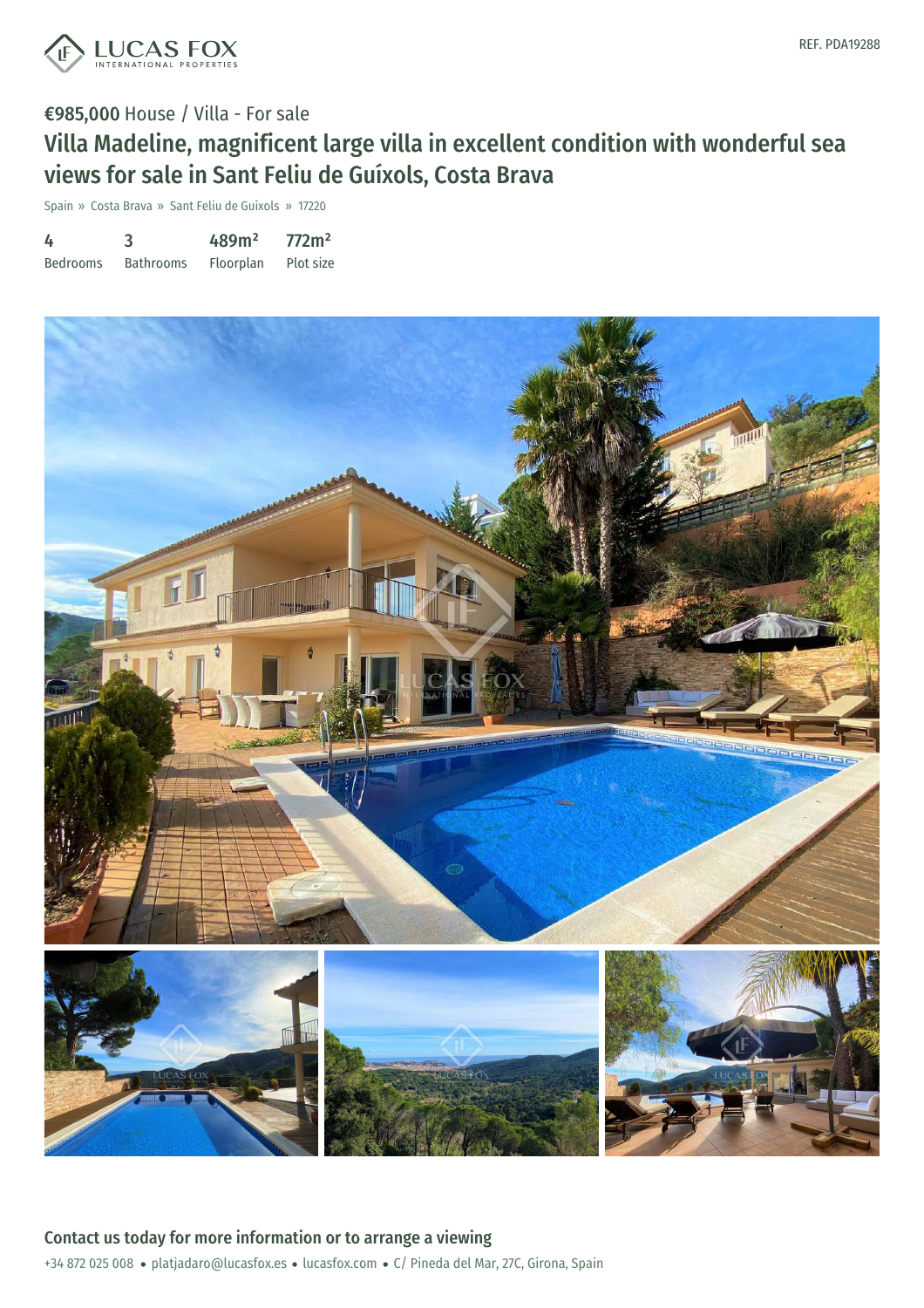

## €985,000 House / Villa - For sale Villa Madeline, magnificent large villa in excellent condition with wonderful sea views for sale in Sant Feliu de Guíxols, Costa Brava

Spain » Costa Brava » Sant Feliu de Guíxols » 17220

4 Bedrooms 3 Bathrooms 489m² Floorplan 772m² Plot size

### **OVERVIEW**

## Villa Madeline, fantastic 4-bedroom villa with beautiful sea and mountain views, with a practical garden and pool, for sale in one of the best residential areas of Sant Feliu de Guíxols, just 5 km from the beach.

This charming villa for sale is located in a sought-after residential area of Sant Feliu de Guíxols, Casa Nova. It is in an excellent state of conservation and enjoys beautiful views of the sea and the mountains.

The villa is south facing, so it enjoys the sun throughout the day and is protected from the winds. It presents a comfortable layout with very wide spaces connected through the staircase and the lift. On the main floor there is a living-dining room with a large window to enjoy panoramic views of the sea, as well as access to the garden with swimming pool and the chill-out area and outdoor dining room. This floor is also completed with a kitchen with access to the terrace and a guest toilet.

On the upper floor we find the rest area, which has three double bedrooms with two complete bathrooms, with the possibility of adding a fourth bedroom.

On the access or ground floor, there is a large garage with a minimum capacity for six cars, as well as a space for a laundry room or a small storage room.

Finally, it should be noted that the villa is located in a residential area that has a communal area, with a swimming pool and a tennis court.

Without a doubt, it is a [magnificent](mailto:platjadaro@lucasfox.es) villa in a [unique](https://www.lucasfox.com) setting, perfect for enjoying the Costa Brava.



#### [lucasfox.com/go/pda19288](https://www.lucasfox.com/go/pda19288)

Mountain views, Sea views, Garden, Heated swimming pool, Swimming pool, Terrace, Private garage, Lift, Air conditioning, Built-in wardrobes, Chill out area, Double glazing, Equipped Kitchen, Heating, Storage room, Utility room, Wheelchair access